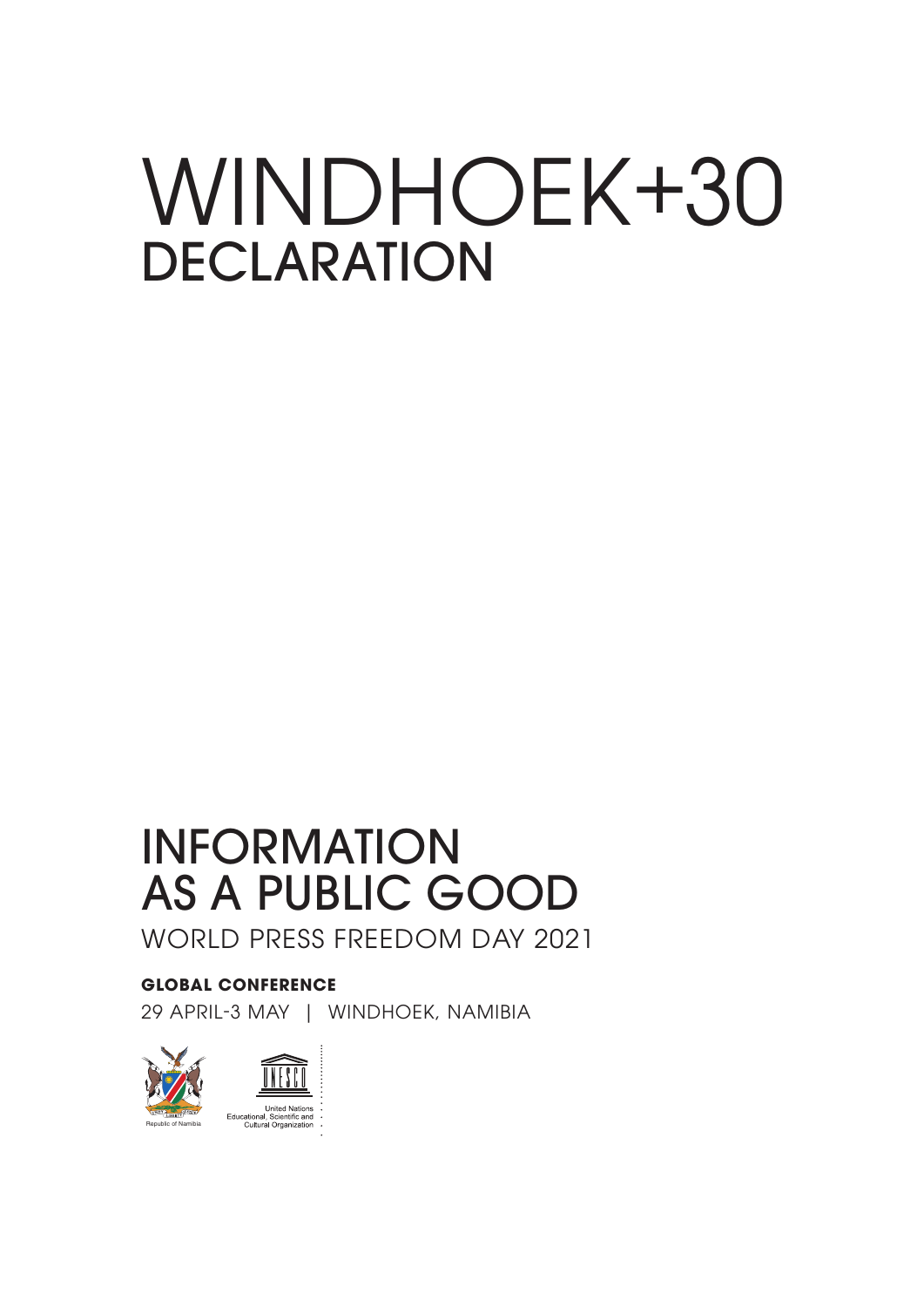

We, the participants at the UNESCO World Press Freedom Day International Conference, held in Windhoek, Namibia, 29 April – 3 May 2021,

- 1. RECALLING Article 19 of the *Universal Declaration of Human Rights* (UDHR), which states: "Everyone has the right to freedom of opinion and expression; this right includes freedom to hold opinions without interference and to seek, receive and impart information and ideas through any media and regardless of frontiers.";
- 2. **COMMEMORATING** the continuing relevance, legacy and role of the 1991 Windhoek Declaration as a catalyst for the proclamation of World Press Freedom Day, and as an inspiration for ongoing action to promote and protect freedom of expression, free, independent and pluralistic media, and access to information around the world;
- 3. APPRECIATING the impact and legacy of the regional declarations adopted in the wake of the Windhoek Declaration, namely the Alma Ata, Santiago, Sana'a and Sofia Declarations;
- 4. RECALLING the 2001 African Charter on Broadcasting adopted on the 10th anniversary of the Windhoek Declaration in 2001, and the Pan-African Declaration on Access to Information adopted on the 20th anniversary in 2011;
- 5. REAFFIRMING paragraph 5 of the 1991 Windhoek Declaration, which states: "The world-wide trend towards democracy and freedom of information and expression is a fundamental contribution to the fulfilment of human aspirations.";
- 6. EMPHASISING that information is a public good to which everyone is entitled and, as such, is both a means and an end for the fulfilment of collective human aspirations, including the Agenda 2030 Sustainable Development Goals and the African Union's Agenda 2063;
- 7. CONVINCED that, as a public good, information empowers citizens to exercise their fundamental rights, supports gender equality, and allows for participation and trust in democratic governance and sustainable development, leaving no one behind; and that information as a public good is also a key underpinning of effective measures to address global emergencies, such as climate and health crises, specifically the COVID-19 pandemic;
- 8. RECOGNISING the role of journalism in producing and disseminating public interest information, especially in times of crisis, and emphasising the overriding importance of this role remaining free from capture or distorting influence;
- 9. ACKNOWLEDGING the far-reaching transformations of the information ecosystem since the adoption of the 1991 Windhoek Declaration, in particular the digital transformation and the enormous role played by the Internet and digital platforms in facilitating the sharing of knowledge and information, including for vulnerable, marginalised groups, independent journalists and human rights organisations;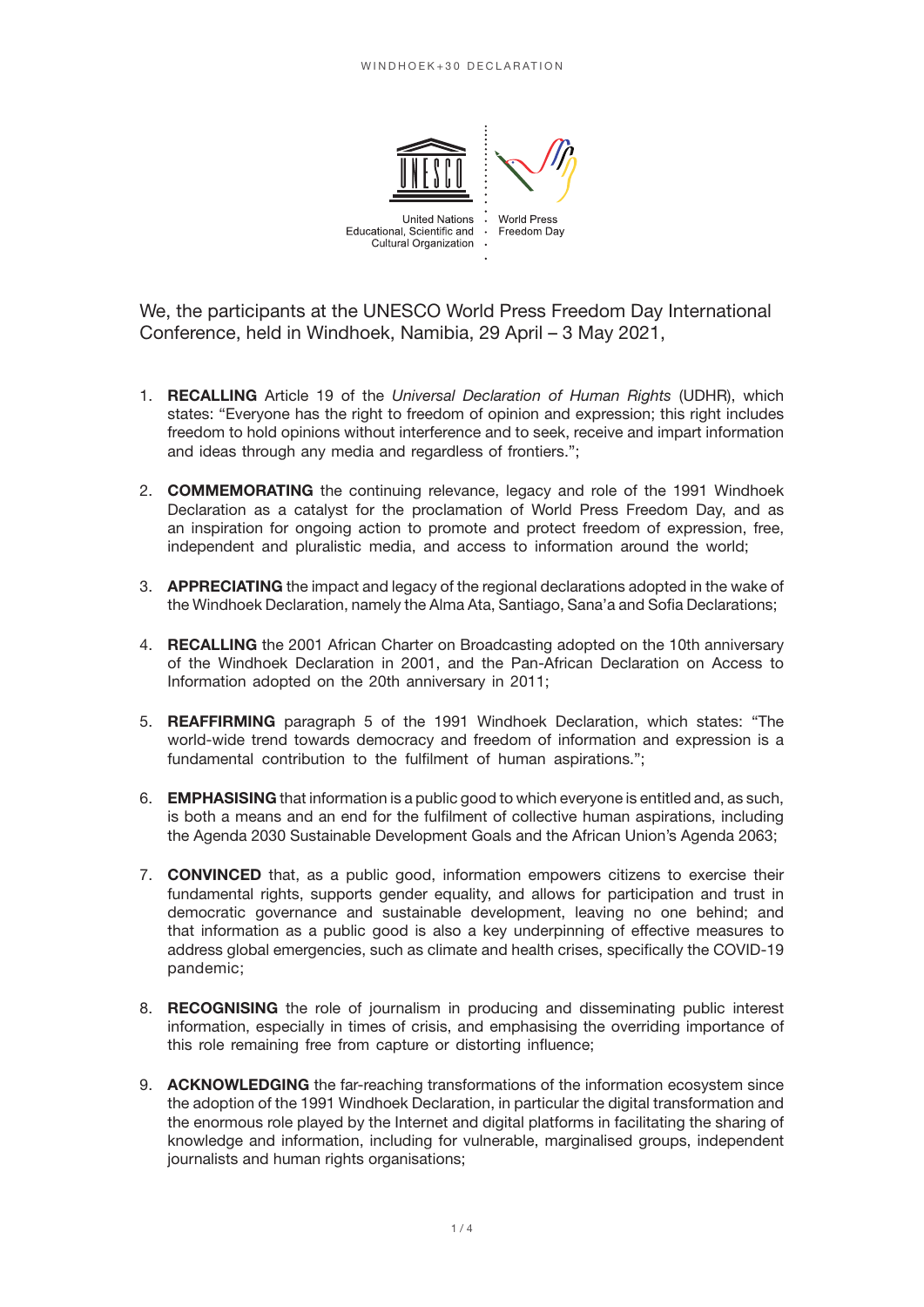- 10. RECALLING the UN Secretary General's Roadmap for Digital Co-operation and UNESCO's Internet principles of human rights, openness, accessibility and multi-stakeholder governance (ROAM);
- 11. CONCERNED at the increasing proliferation, amplification and promotion, through human and automated systems, of potentially harmful content digitally, including disinformation and hate speech, which undermines people's rights and the quality of collective public debate;
- 12. **COGNISANT** of the fact that there are no easy solutions to modern digital challenges which are both effective in addressing potential harms and yet maintain respect for freedom of expression as guaranteed under international law;
- 13. ALARMED by both enduring and new threats to the safety of journalists and the free exercise of journalism, including killings, harassment of women, offline and online attacks, intimidation and the promotion of fear, and arbitrary detentions, as well as the adoption of laws which unduly restrict freedom of expression and access to information in the name, among other things, of prohibiting false information, protecting national security and combating violent extremism; and also deeply concerned at the increasing numbers of Internet disruptions, including Internet shutdowns, particularly during elections and protests;
- 14. TROUBLED by the severe economic crisis which is posing an existential threat to independent news media worldwide, and recalling that economic sustainability of free media is a key prerequisite for its independence, as enshrined in paragraph 2 of the 1991 Windhoek Declaration, which states: "By an independent press, we mean a press independent from governmental, political and economic control or from control of materials and infrastructure essential for the production and dissemination of newspapers, magazines and periodicals.";
- 15. HIGHLIGHTING the urgency of equipping citizens worldwide, including youth and marginalised groups, with media and information literacy competences, developed through a gender sensitive approach, to enable them to navigate the evolving information landscape, and to promote freedom of expression and access to information as a public good.

We therefore: Call on all governments to:

- 16. COMMIT to creating a positive enabling environment for freedom of expression and access to information, online and offline, in line with international guarantees of these rights, including a free, independent and pluralistic media, through adopting appropriate legal measures in a transparent manner and following adequate public consultation, guaranteeing the exercise of journalism free of governmental interference, whether formal or informal, promoting universal access to the Internet, and taking measures to reinforce the safety of journalists, including with a specific focus on women journalists;
- 17. TAKE effective steps to nurture a diversity of viable public, private and community media, and implement specific policies, along with relevant safeguards, to promote the production of independent, quality journalism, with the aim of ensuring people's access to relevant, diverse and reliable information;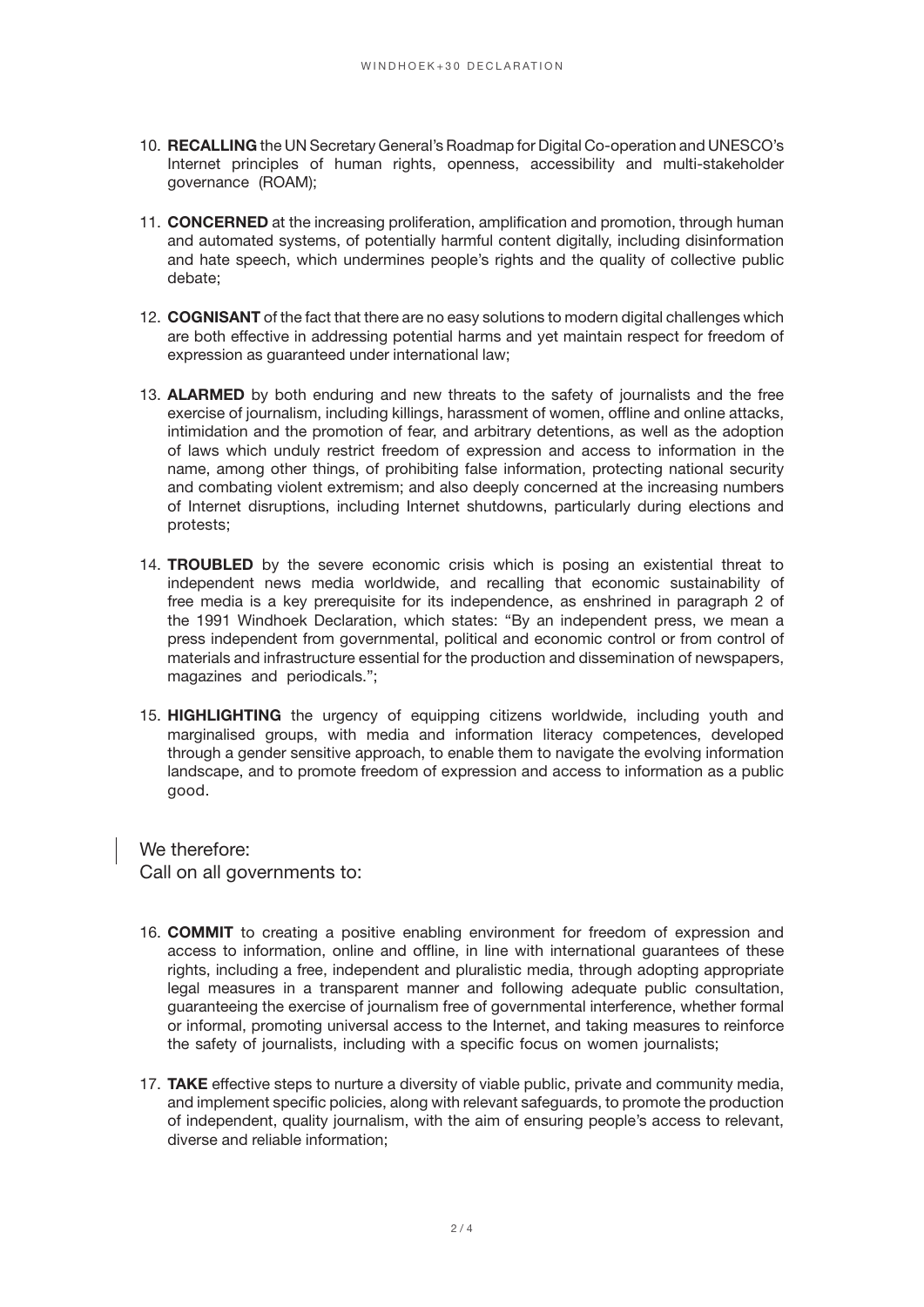- 18. **ENSURE** that flows of funding from public sources to the media, including subsidies and advertising, are allocated fairly and overseen in an independent and transparent manner; and guarantee investment in journalism and jobs, while respecting gender equality and promoting decent working conditions;
- 19. MAINSTREAM media and information literacy into strategies and action plans in order to build the resilience of citizens to misinformation, disinformation and hate speech, and promote civic participation in democratic life;
- 20. ALLOCATE adequate human, financial and technical resources, including as part of development assistance support, to ensure the proper implementation of the steps and measures outlined in this Declaration.

Call on UNESCO and other intergovernmental organisations to:

- 21. REINFORCE cooperation with governments and civil society organisations in order to safeguard and enhance guarantees for the full exercise of the right to information and freedom of expression, both online and offline, with a particular focus on strengthening media freedom, pluralism and independence as well as media viability, transparency of digital platforms, and media and information literacy;
- 22. ENCOURAGE the development of joint funding instruments supported by a combination of States, multilateral institutions, private foundations and philanthropists to promote information as a public good.

Call on technology companies to:

- 23. WORK to ensure transparency in relation to their human and automated systems which could impact user interaction with content, as well as their terms and conditions of service;
- 24. PROVIDE robust notice and appeals opportunities to users, process complaints and redress requests from users in a fair manner, and take action whenever their terms and conditions of service are breached;
- 25. CONDUCT transparent human rights risk assessments, including to identify threats to freedom of expression, access to information and privacy, take appropriate action to eliminate or mitigate those threats, and disclose the impact of those actions;
- 26. SUPPORT information as a public good in various ways, for example through fair and inclusive partnership arrangements, which may include donations or other financial measures, and the protection of journalists who are the victims or at risk of online attacks.